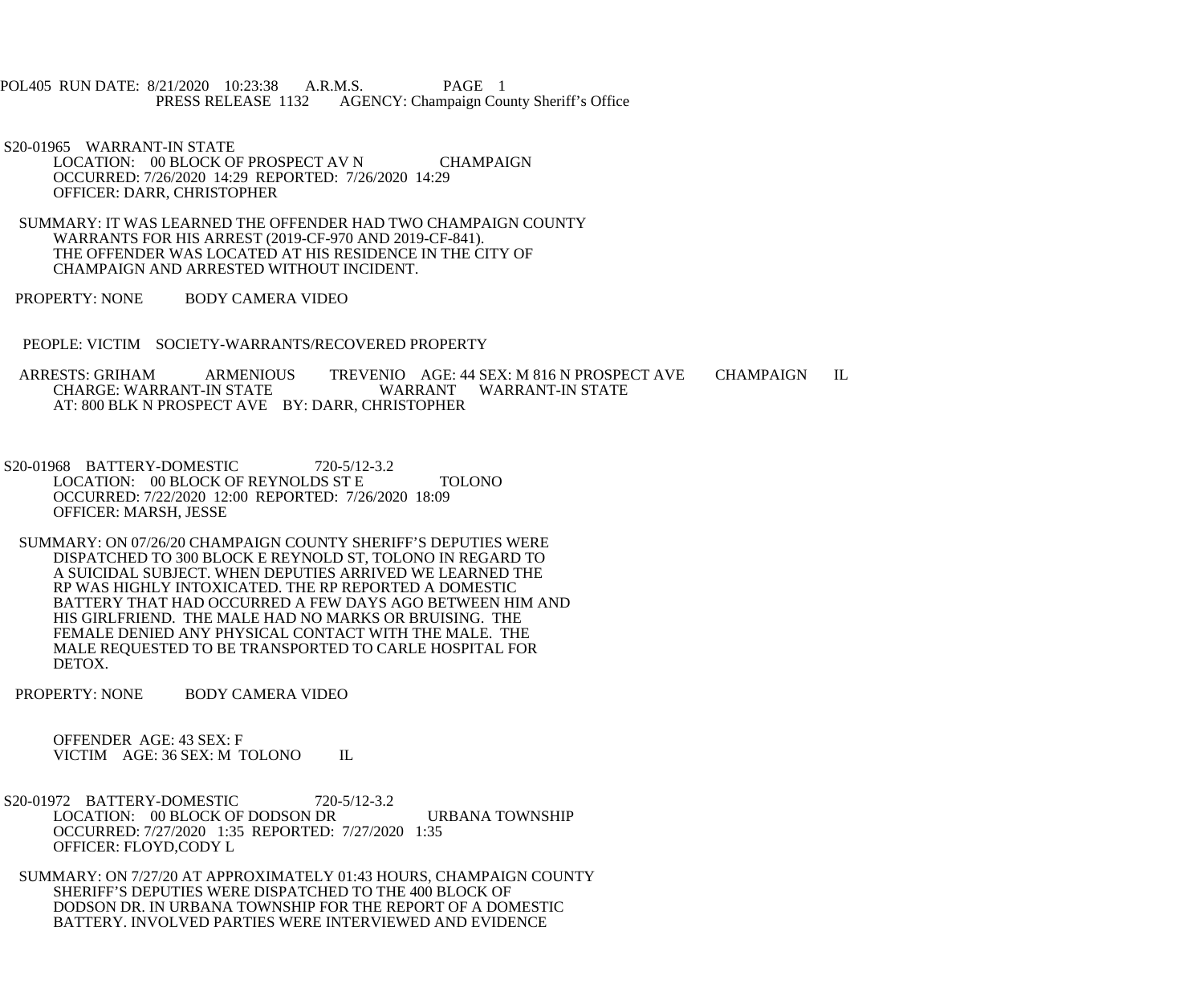POL405 RUN DATE: 8/21/2020 10:23:38 A.R.M.S. PAGE 2<br>PRESS RELEASE 1132 AGENCY: Champaign Cou AGENCY: Champaign County Sheriff's Office WAS COLLECTED. THE FEMALE SUBJECT WAS ARRESTED AND TRANSPORTED TO THE CHAMPAIGN COUNTY SATELLITE JAIL.

PROPERTY: NONE BODY CAMERA VIDEO

NONE 2 PHOTOS-DIGITAL

 OFFENDER AGE: 30 SEX: F VICTIM AGE: 30 SEX: M URBANA IL

ARRESTS: STAMM KATIE JO AGE: 30 SEX: F 405 DODSON DR URBANA IL CHARGE: BATTERY-DOMESTIC 720-5/12-3.2 BATTERY-DOMESTIC IC 720-5/12-3.2 BATTERY-DOMESTIC<br>BY: FLOYD,CODY L AT: 400 BLK DODSON DR

- S20-01974 ILLEGAL DUMPING<br>LOCATION: 00 BLOCK OF 1800E ST JOSEPH TOWNSHIP LOCATION: 00 BLOCK OF 1800E OCCURRED: 7/23/2020 12:00 REPORTED: 7/27/2020 7:06 OFFICER: BIALESCHKI, DOUG
- SUMMARY: DISPATCHED TO GARBAGE, A COUCH AND TOILET DUMPED ALONG SIDE THE ROADWAY ON 1800E AT APPROXIMATELY 1300N URBANA. MAIL FROM THE SCENE RETURNED TO AN ADDRESS IN URBANA.

 OFFENDER AGE: 33 SEX: F OFFENDER AGE: 49 SEX: M VICTIM URBANA TOWNSHIP ROAD DIST URBANA IL

ARRESTS: MENCH APRIL S AGE: 33 SEX: F 1307 EASTERN DR URBANA IL CHARGE: ILLEGAL DUMPING 720-5/47-10. ILLEGAL DUMPING 720-5/47-10, ILLEGAL DUMPING AT: 1300 BLK EASTERN DR BY: BIALESCHKI, DOUG

 S20-01985 OTHER TROUBLE/INFO RPT LOCATION: 00 BLOCK OF CLIFTON DR URBANA TOWNSHIP OCCURRED: 7/27/2020 17:20 REPORTED: 7/27/2020 17:21 OFFICER: BIALESCHKI, DOUG

 SUMMARY: DISPATCHED TO A LANDLORD DISPUTE WHERE SUBJECT WAS EVICTED AND LANDLORD BURNED SEVERAL REMAINING ITEMS. THIRD PARTY ARRIVED UPSET THAT SHE HAD LOANED FURNITURE TO A SUBJECT LIVING THERE THAT THE LANDLORD WAS UNAWARE OF. LANDLORD AND THIRD PARTY LATER ARRIVED AT A CIVIL AGREEMENT.

PROPERTY: NONE 1 BODY CAMERA VIDEO

BURNED 1 FURNISHINGS

OFFENDER SEX: U RACE: U HEIGHT: 000 WEIGHT: 000 HAIR: EYES: